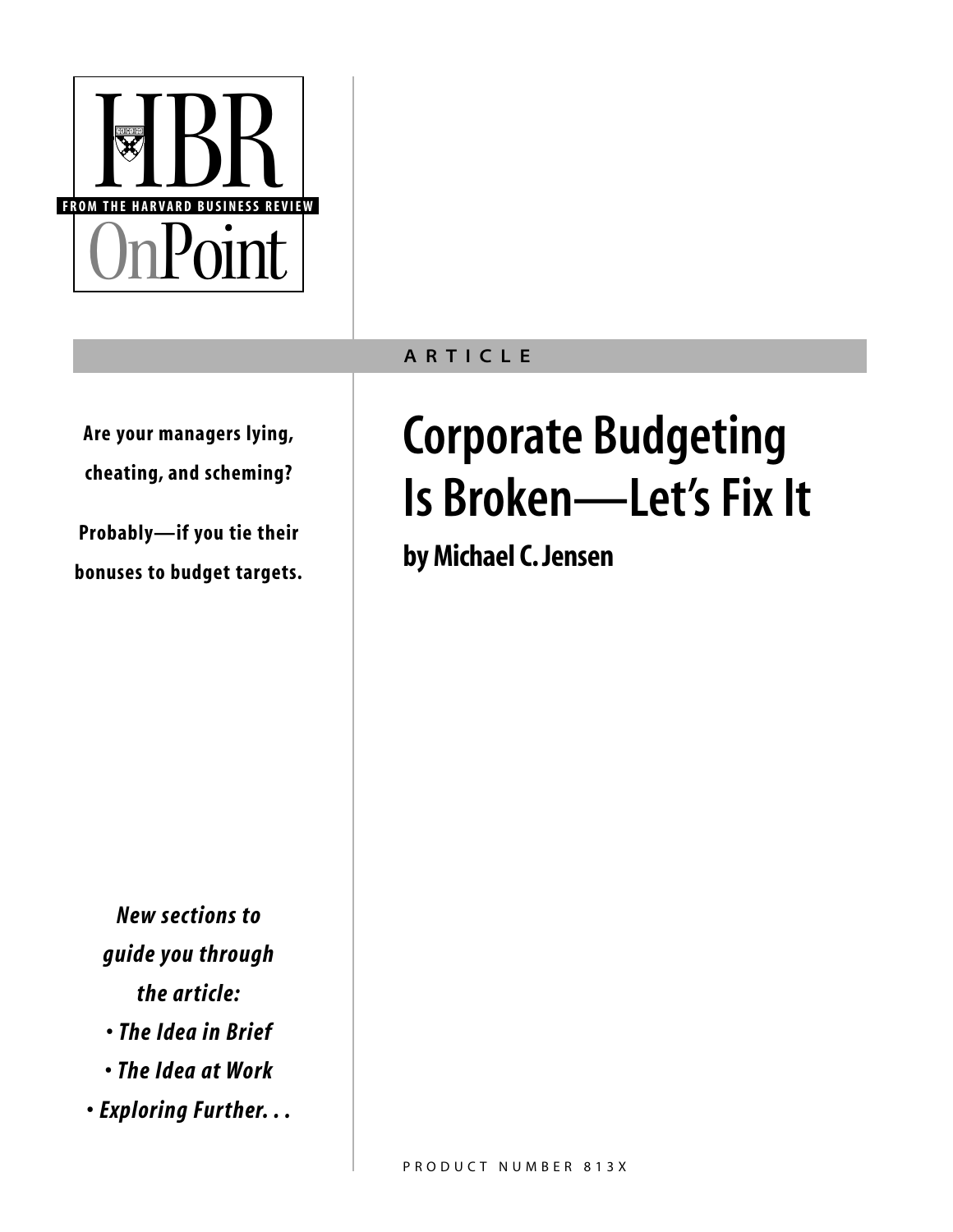#### **THE IDEA IN BRIEF**

**L**ying, cheating, scheming—is this what your company's budgeting process is all about? Are your managers lowballing targets, inflating results, distrusting each other, making decisions using distorted information?

In the name of corporate budgeting, are people working *against* your company's best interests?

Consider this all too typical story: To meet a quarterly revenue target, managers at a heavyequipment manufacturer shipped unfinished products from their plant in England to a warehouse in Holland, for final assembly near the

# **THE IDEA AT WORK**

#### **CHEATERS PROSPER**

In a typical pay-for-performance system, a manager's total cash compensation (salary plus bonus) is constant until he reaches a minimum performance hurdle (usually 80% of budget target). Beyond that hurdle, he earns bonuses until he reaches a cap (often 120% of budget target).

This arrangement strongly encourages gaming the system. First, a manager may manipulate the setting of budget targets by withholding information about what his unit can *really* achieve, information the company needs for harmonious interactions among units. Then, he may pursue additional gaming options:

- **•** If the manager thinks he can make the minimum hurdle, he'll increase his performance by padding this year's earnings at the expense of next year's (e.g., pushing expenses into the future by delaying hires) or by moving future revenues into the present (e.g, booking orders early).
- **•** If he thinks he *can't* make the minimum hurdle, his incentive reverses. He'll move earnings into the future to increase his chances of making a bigger bonus *next* year—postponing sales, pre-paying expenses, etc.
- **•** If he's nearing the bonus cap, he'll again try pushing profits into the future.

The price of gaming? Distorted information and misguided decisions that erode the firm's total value. For example, price hikes intended simply to meet bonus hurdles may be out of line with the competition and cost a company sales and market share.

customer. The managers earned their bonuses —but the high cost of assembling the goods at a distance eroded the *company's* profits.

It doesn't have to be this way—if you take radical action. No, don't eradicate budgeting—the budget *process* itself isn't the problem. Rather, it's the use of budget targets to determine *compensation* that wastes time and encourages deception. So, sever that budget-bonus link. Reward people for *real* performance, not just their ability to hit targets.

#### **CUTTING THE BUDGET-BONUS LINK**

**Adopt a Linear Compensation Plan**. To remove the gaming incentive, reward people for what they *actually* do, not for what they do relative to what they *say* they'll do. Here's how:

- **• Linear bonuses**. Make bonuses for a given level of performance the *same* whether the budget target is below *or* above the actual performance.
- **• Clear performance measures**. Establish a *single*, clearly defined measure of overall business success—e.g., economic valueadded. Conflicting goals such as "increase market share *and* profits" might tempt managers to aim for one goal at the expense of the other; e.g., boost market share by cutting prices, thereby reducing profits.
- **• Longer-term bonuses**. Set bonuses for a number of years out based on longer term projections for growth and profitability. This avoids too much focus on the previous year's performance.
- **• Compensation limits**. Set upper and lower bonus limits outside the range of likely outcomes, to minimize gaming; e.g., raise bonus caps well above traditional levels.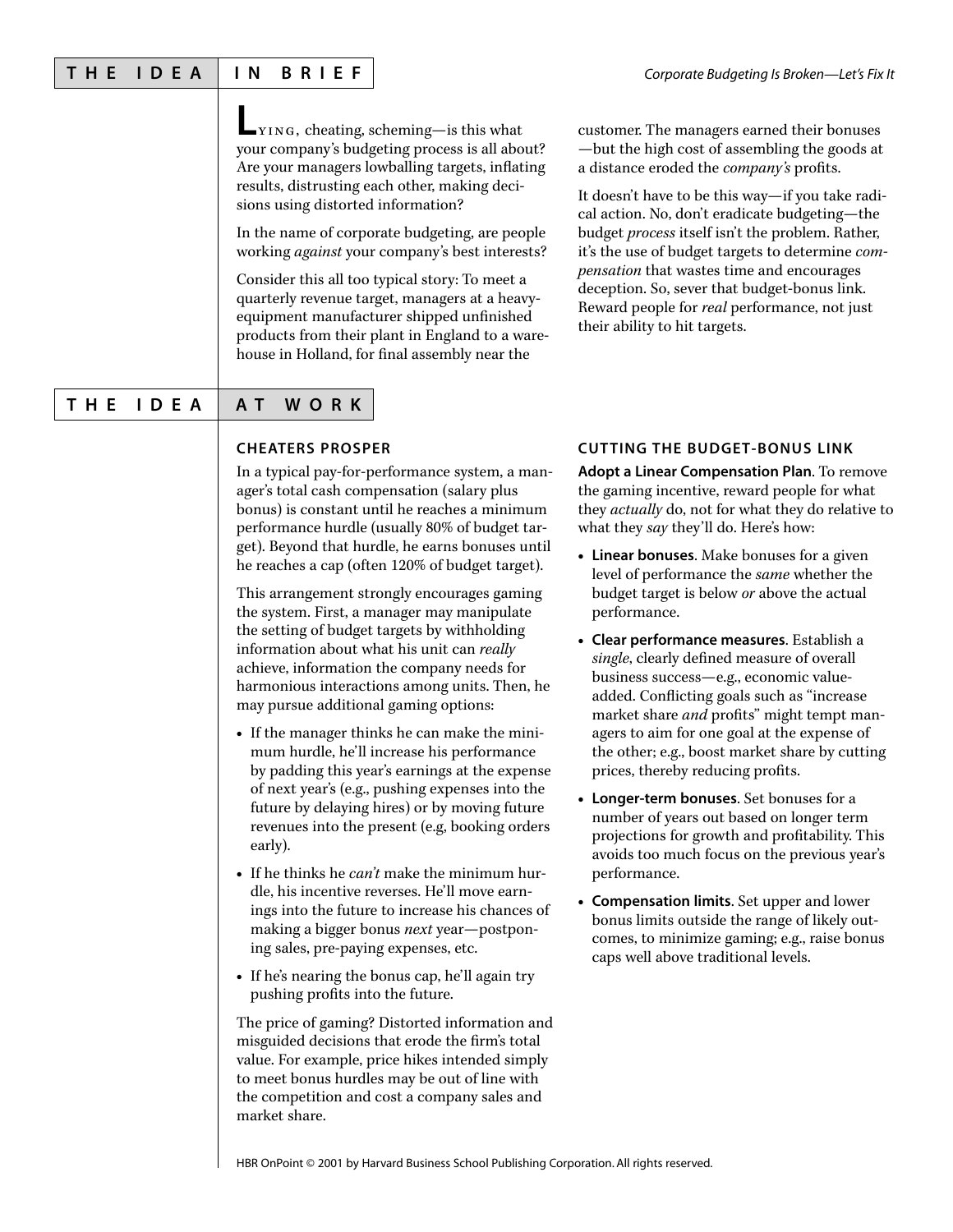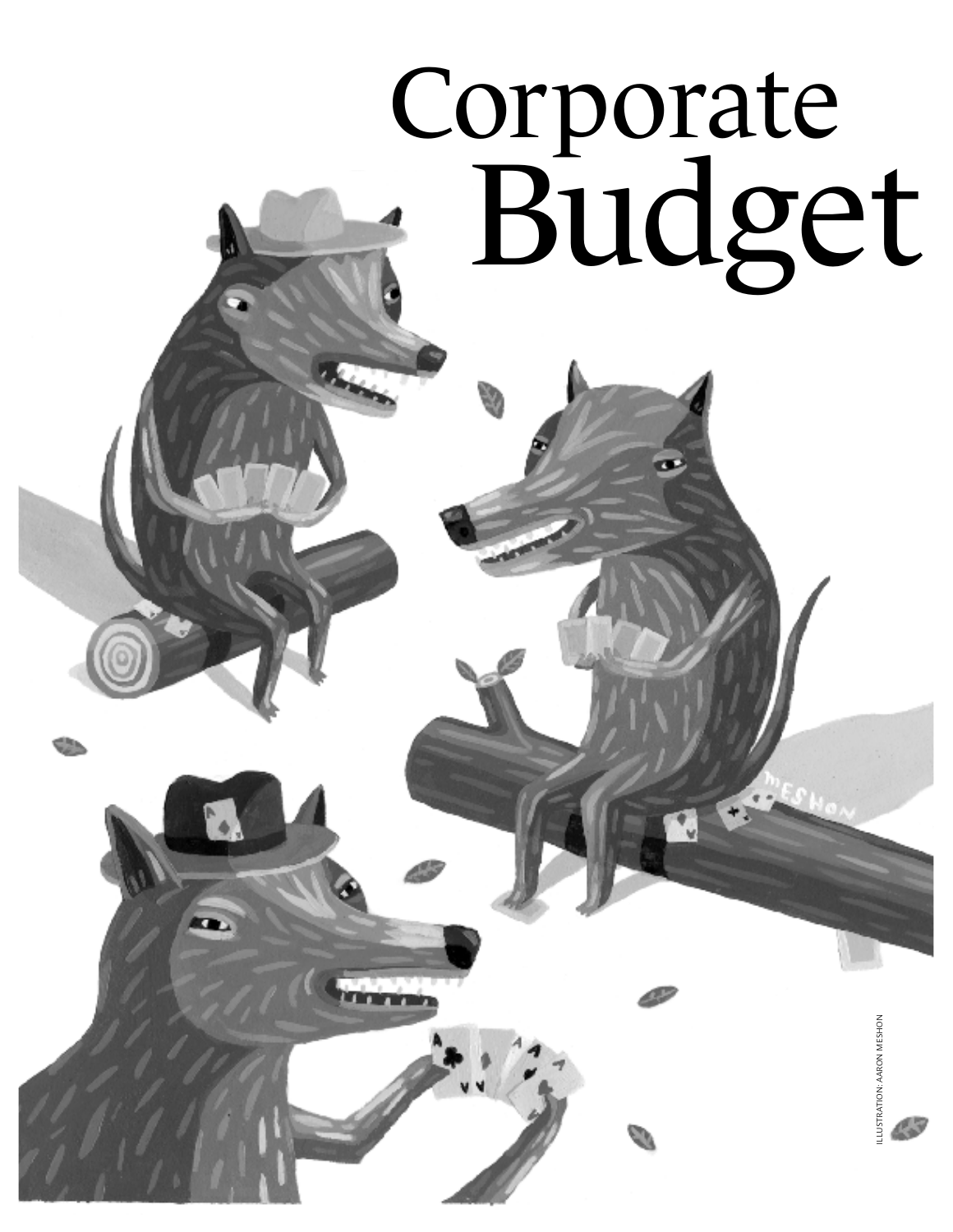# ing Is Broken – Let's Fix It

Traditional budgeting

processes Waste time,

distort decisions,

and turn honest managers into schemers.

It doesn't have to be that way –

if you're willing to SEVEI

the ties between budgets

and compensation.

**by Michael C. Jensen**



Copyright © 2001 Michael C. Jensen. All rights reserved. 95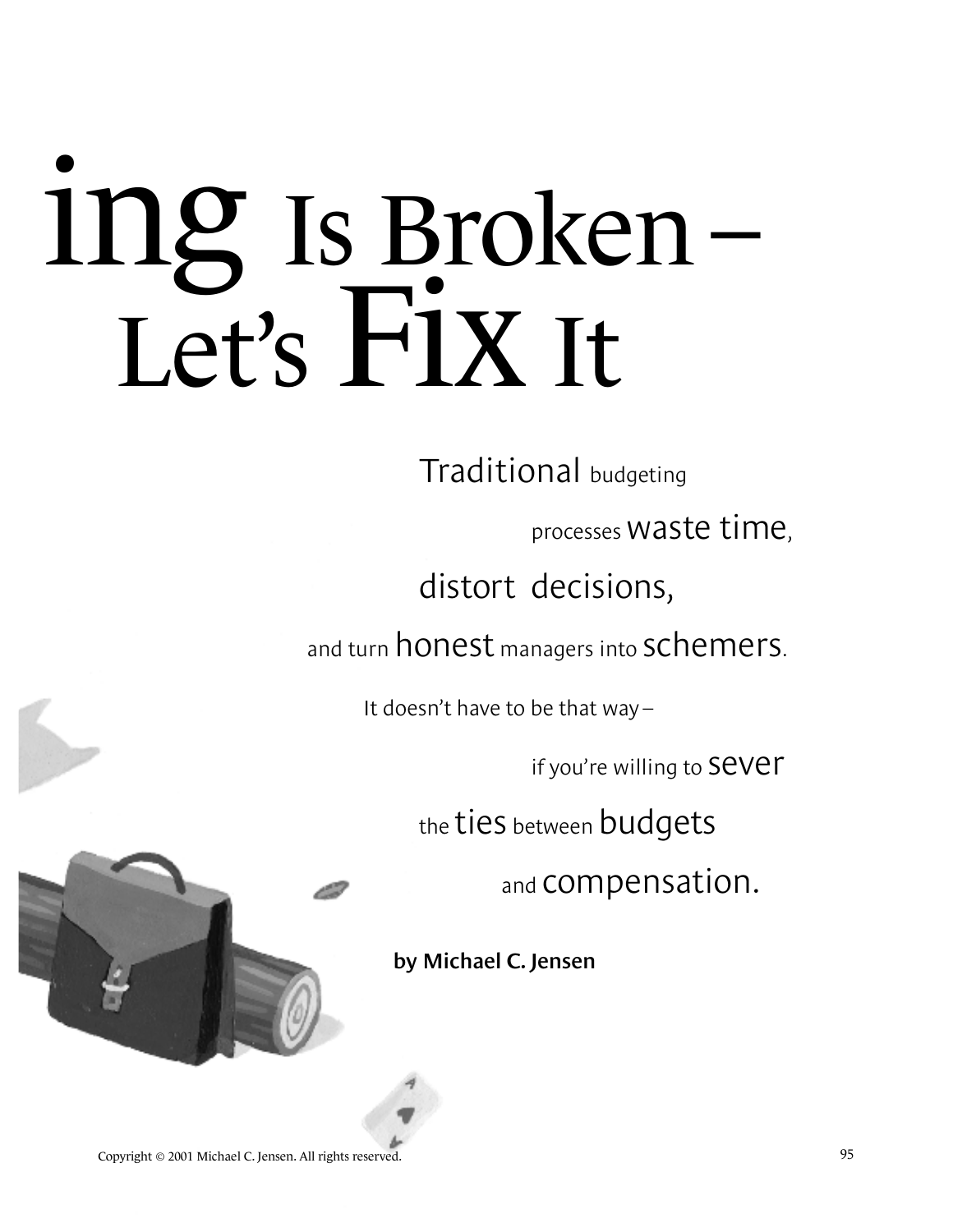orporate budgeting is a joke, and everyone knows it. It consumes a huge amount of executives' time, forcing them into endless rounds of dull meetings and tense negotiations. ORPORATE BUDGETING IS A JOKE, and<br>everyone knows it. It consumes a huge amount<br>of executives' time, forcing them into endless<br>rounds of dull meetings and tense negotiations.<br>It encourages managers to lie and cheat, lowball gets and inflating results, and it penalizes them for telling the truth. It turns business decisions into elaborate exercises in gaming. It sets colleague against colleague, creating distrust and ill will. And it distorts incentives, motivating people to act in ways that run counter to the best interests of their companies.

Consider just two examples. At one international heavy-equipment manufacturer, managers were so set on hitting their quarterly revenue target that they shipped unfinished products from their plant in England all the way to a warehouse in the Netherlands, near the customer, for final assembly. By shipping the incomplete products, they were able to realize the sales before the end of the quarter and thus fulfill their budget goal and make their bonuses. But the high cost of assembling the goods at a distant location – it required not only the rental of the warehouse but also additional labor – ended up reducing the company's overall profit.

Then there's the recent debacle involving a big beverage company. The vice president of sales for one of the company's largest regions dramatically underpredicted demand for an upcoming major holiday. His motivation was simple – he wanted to ensure a low revenue target that he could be certain of exceeding. But the price for his little white lie was extremely high: The company based its demand planning on his sales forecast and consequently ran out of its core product in one of its largest markets at the height of the holiday selling season.

Such cases of distorted decision making are legion in business. No doubt, you could list similar instances that you've observed – or perhaps even instigated – at your own company. The sad thing is, these shenanigans have become so common that they're almost invisible. The budgeting process is so deeply embedded in corporate life that the attendant lies and games are simply accepted as business as usual, no matter how destructive they are.

But it doesn't have to be that way. Even if you grant that budgeting, like death and taxes, will always be with us, deceitful behavior doesn't have to be. That's because the budget process itself isn't the root cause of the counterproductive actions; rather, it's the use of budget targets to determine compensation. When managers are told they'll get bonuses if they reach specific performance

*Michael C. Jensen, the Jesse Isidor Straus Professor of Business Administration, Emeritus, at Harvard Business School in Boston, is the managing director of the organizational strategy practice of the Monitor Group, a collection of global professional services firms with headquarters in Cambridge, Massachusetts.*

goals, two things inevitably happen. First, they attempt to set low targets that are easily achievable. Then, once the targets are in place, they do whatever it takes to see that they hit them, even if the company suffers as a result.

Only by severing the link between budgets and bonuses – by rewarding people purely for their accomplishments, not for their ability to hit targets – will we take away the incentive to cheat. Only then will we eliminate the budgeting incentives that drive individuals to act in ways that destroy corporate value.

# **Cheaters Prosper**

Let's look more carefully at how budgets drive compensation and, in turn, behavior. In a traditional pay-forperformance incentive system, a manager's total cash compensation (salary plus bonus) is constant until a minimum performance hurdle is reached – commonly 80% of a budgeted target. (The target might be expressed as profits, sales, output, or any number of things; for our purposes, it doesn't matter what's being measured.) When the manager exceeds that hurdle, she receives a bonus, often a substantial one. The bonus then increases as performance mounts above the hurdle until the bonus is capped at some maximum level – 120% of the target is usual. This system is illustrated in the exhibit "A Typical Executive Compensation Plan."

The kinks in the pay-for-performance line – caused by the minimum hurdle bonus and the maximum cap – create strong incentives to game the system. As long as the manager believes she can make the minimum hurdle, she will naturally try her best to increase performance-by legitimate means or, if push comes to shove, by illegitimate ones. If the measure is profits, for instance, she will have a strong incentive to increase the current year's earnings at the expense of next year's, either by pushing expenses into the future (delaying purchases or hires, for example) or by moving future revenues to the present (booking orders early or offering special discounts to customers, for example).

If, on the other hand, the manager concludes that she can't make the minimum hurdle, her incentives flip 180 degrees. Now her goal is to move earnings from the present to the future. After all, her compensation doesn't change whether she misses the target by a little or a lot; she still gets her full salary (assuming she doesn't get fired, of course). But by shifting profits forward – by prepaying expenses, taking write-offs, or delaying the realization of revenues – she increases her chances of getting a large bonus the following year. This is a variation on the "big bath" theory of corporate financial reporting: If you're going to take a loss, take as big a loss as possible.

Finally, if the manager is having a great year and her performance is nearing the budget cap, she again has an incentive to push profits into the future. Because she's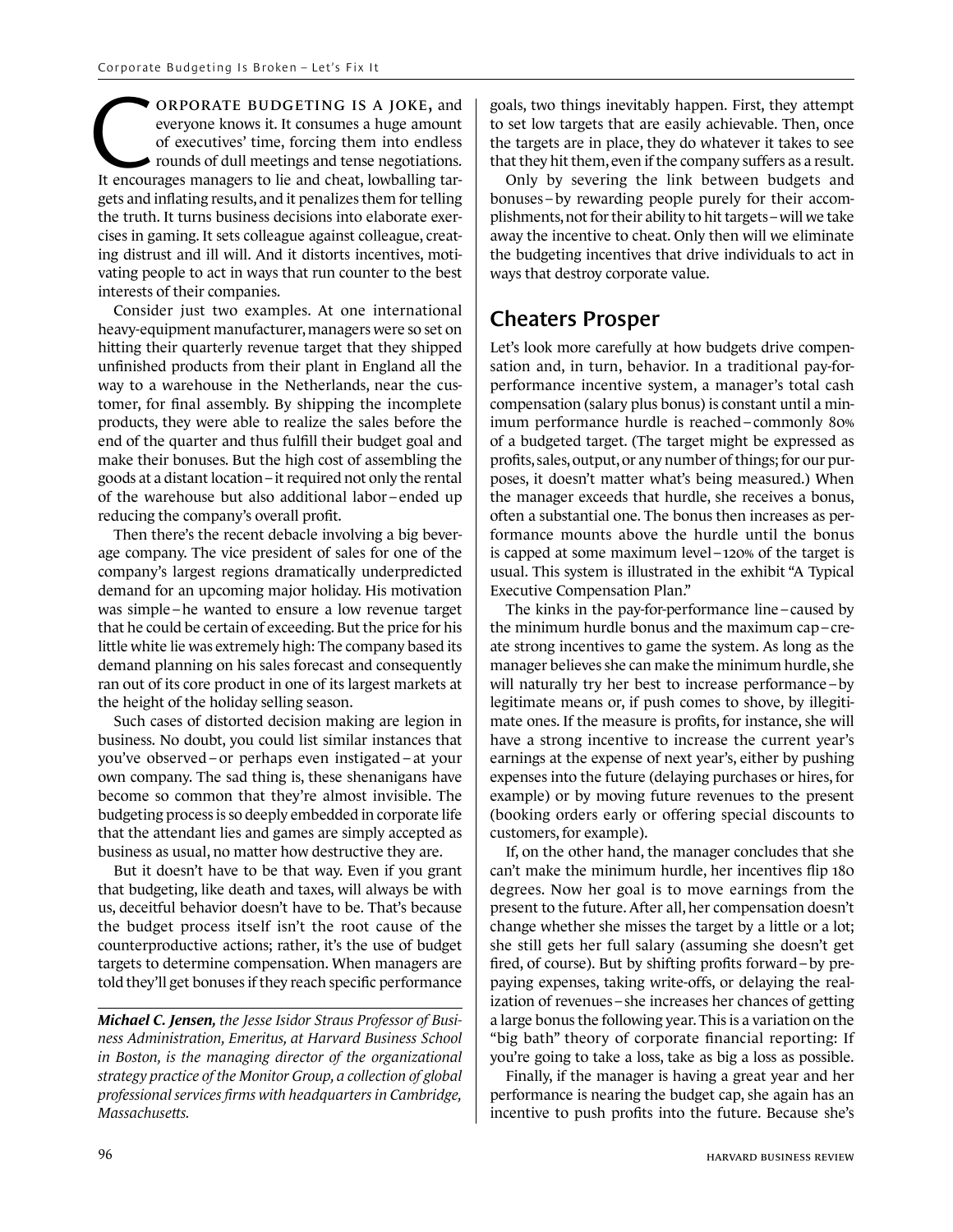not going to get any additional compensation if performance exceeds the level at which the cap is set, accelerating expenses or postponing sales will have no negative impact on her current earnings, but it will raise the odds that she'll reap a high bonus next year as well. This perverse incentive becomes even stronger if her current year's performance is used in setting the following year's targets, as is often the case.

When these kinds of subterfuge simply move profits from one year to another – by changing accruals, for example – the adverse impact on company value is probably small. But rarely is the activity so benign. Usually, the shuffling of dollars results from decisions that change the operating characteristics of a company, and it generates high, if sometimes hidden, costs that erode the total value of the company. We saw such erosion in the two examples presented earlier. We see it as well in the common practice of channel stuffing – when managers ship loads of products to distributors to meet immediate sales goals,

# A Typical Executive Compensation Plan

In a traditional pay-for-performance compensation plan, a manager earns a hurdle bonus when performance reaches a certain level (A). The bonus increases with performance until it hits a maximum cap (B). The kinks in the pay-for-performance line create incentives to game the system. When performance approaches the hurdle target, a manager has a strong incentive to accelerate the realization of revenue and profit. When performance hits the cap, the manager has a strong incentive to push revenue and profit into the next year.



even though they know many of the goods will soon come back as returns. And we see it in distorted pricing decisions. The managers of one durable-goods manufacturer, struggling to meet their minimum bonus hurdles, announced late one year that they would be raising prices 10% across the board on January 2. The managers made the price hikes because they wanted to encourage customers to place orders by year-end so they could hit their annual sales goals. But the price increase was out of line with the competition and undoubtedly ended up costing the company sales and market share.

Even more insidious effects are common. One of the main reasons that big companies have budgets in the first place is to help coordinate the disparate parts of their businesses. By openly sharing accurate information and basing decisions on a common set of numbers, the thinking goes, you ensure harmonious interactions among units, leading to efficient processes, high-quality products, low inventories, and satisfied customers. But as soon as you start motivating unit and department heads to falsify forecasts and otherwise hide or manipulate critical information, you undermine the salutary effects of budgeting. Indeed, the whole effort backfires. You end up with uncoordinated, chaotic interactions as people make decisions on the basis of distorted information they receive from other units and from headquarters. Moreover, since managers are well aware that everyone is attempting to game the system for personal reasons, you create an organization rife with cynicism, suspicion, and mistrust.

When the manipulation of budget targets becomes routine, moreover, it can undermine the integrity of an entire organization. Once managers see that it's okay to lie and conceal information to enrich themselves or simply to hold on to their jobs, they soon begin to extend their dishonest behavior to all parts of the company's management system and even to its relationships with outside parties. Managers start to feed misleading information to customers, suppliers, and employees, and the CEO and CFO begin to "manage the numbers" to influence the perceptions of board members and Wall Street analysts. Even boards of directors are drawn into the fray, as they end up endorsing deceptive reports to shareholders. Sometimes, outright fraud ensues, as we've seen recently in high-profile cases involving companies such as Informix, Sabratek, and Lernout & Hauspie.

The damage can go well beyond the walls of individual companies. Think about what happens, for example, during a boom. As financial analysts and investors raise expectations for growth beyond the capability of companies, many managers begin to borrow from the future to satisfy the present demands. This results in an overstatement of earnings and cash flows for many companies and an exaggeration of the extent of the good times. Conversely, during the early stages of an economic slowdown, as demand falls below predicted levels and inventories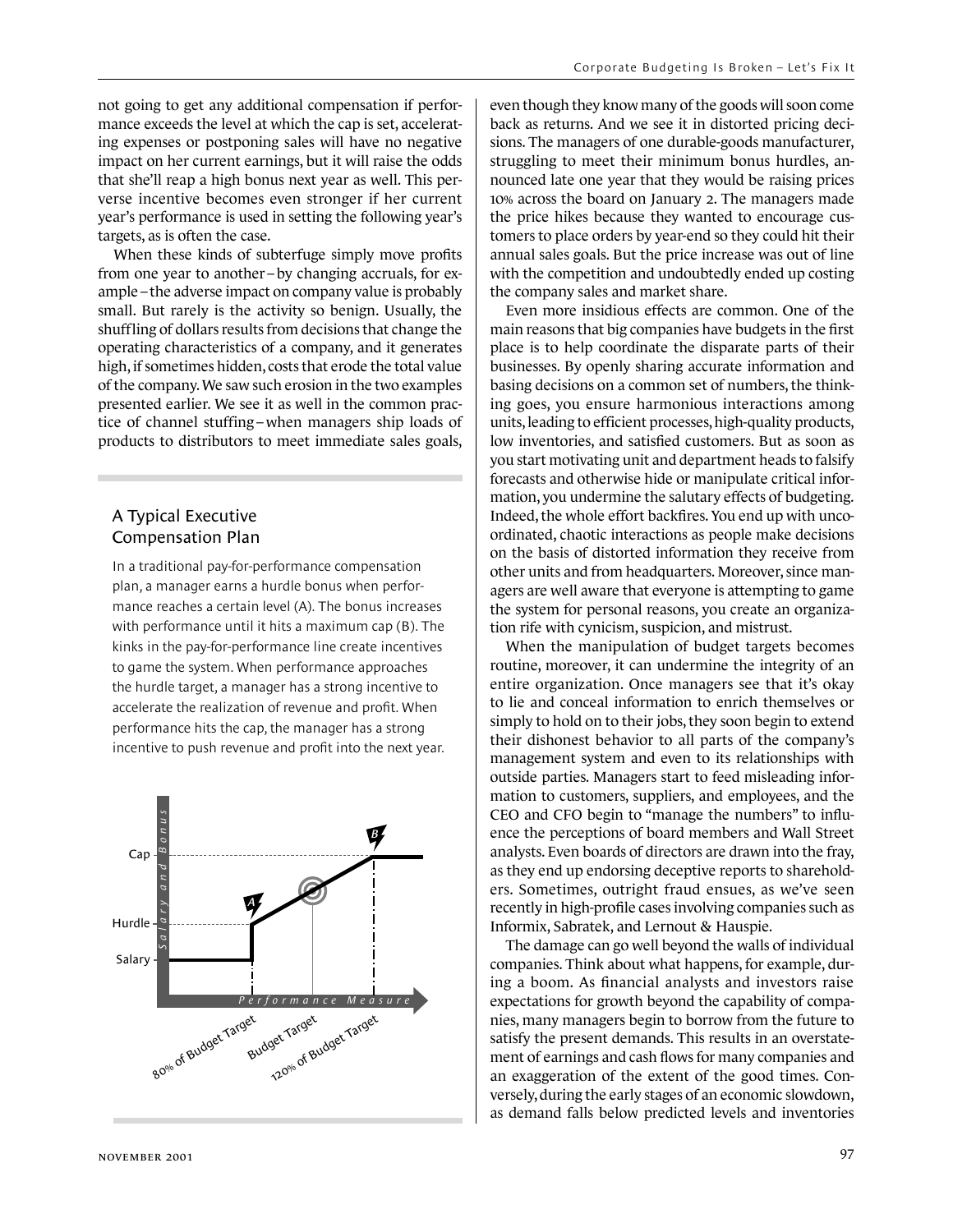build up, managers often find themselves falling short of their bonus targets. When they and their companies all react in the same, predictable way – taking big baths by maximizing the bad news – the cumulative effect is to exaggerate the economic weakness, perhaps deepening or extending the recession. Macroeconomic statistics and even public policy are likely distorted in the process.<sup>1</sup>

# **Getting the Kinks Out**

The only way to solve the problem is to remove all the kinks from the pay-for-performance line – to adopt a purely linear bonus schedule, as shown in the exhibit "A Linear Compensation Plan." Managers are still rewarded for good performance, but the rewards are independent of budget targets: The bonus a manager receives for a given level of performance remains the same whether the budget goal is set at Target 1 (below actual performance) or at Target 2 (above actual performance). The linear bonus schedule, in other words, rewards people for what they actually do, not for what they do relative to what they say they can do.

That removes the incentives to game the system. Because unit managers no longer get a pile of cash for exceeding a target, they have no motivation to feed falsified information into the budgeting process in order to lowball their goals. As a result, senior management receives unbiased estimates of what can be accomplished in the future, and the quality of planning and coordination improves considerably. At the other end of the process, managers are no longer rewarded for moving revenues and expenses around when the end of a budget period approaches. Because their bonuses are always determined by their actual performance, an extra dollar of revenue or profit (or whatever measure is used) will generate the same bonus this year as it will next year. Not only will this remove the costs of gaming, it will also free managers from all the time they traditionally had to devote to it. They can dedicate that time to their real jobs: maximizing the performance and value of their businesses.

Two additional points should be made here. First, nonmonetary rewards also have to be independent of budget targets.Handing out promotions or public accolades based on the ability to hit budget numbers, for example, will provide a continued incentive for gaming.That practice has to stop. All rewards must be based purely on actual performance.<sup>2</sup> Second, since pay will still go up as performance improves, dishonest managers may continue to lie about their numbers in order to increase their bonuses. That, of course, is a risk that companies have always had to watch out for. A linear bonus schedule does not reduce the need for good control systems and attentive executives.

Removing the kinks from the compensation system allows the budgeting process to do what it's intended to do: provide the basis for good business decisions and enable

the effective coordination of disparate units. But many managers will reflexively object to this proposal. Yes, they'll say, a linear bonus schedule will remove the incentive to game the system, but won't it also remove the motivational effects of performance targets? It's a legitimate question, and it's one that is difficult to answer with hard numbers. Empirical evidence shows that tying goals to rewards does enhance performance.A recent survey of more than 500 studies, for example, indicates that performance increases by an average of approximately 16% in companies that establish targets.<sup>3</sup> But even if we assume such findings are accurate, we don't know whether the performance increase is itself a result of gaming, as managers rush to overstate their results to meet the new targets.

Nor do we know definitively the long-term costs of gaming. No comprehensive study has been done, and such a study would be hard to carry out, given how pervasive and well-hidden these costs are. However, Donald Roy conducted a landmark study, published in the *American Journal of Sociology* in 1952, of an analogous situation: the use of piecework targets to determine the

### A Linear Compensation Plan

The solution to the budget gaming problem: Adopt a purely linear pay-for-performance system that rewards actual performance, independent of budget targets. A manager receives the same bonus for a given level of performance whether the budget goal happens to be set beneath that level (Budget Target 1) or above it (Budget Target 2). Removing the kinks eliminates the incentives for managers to game the process.

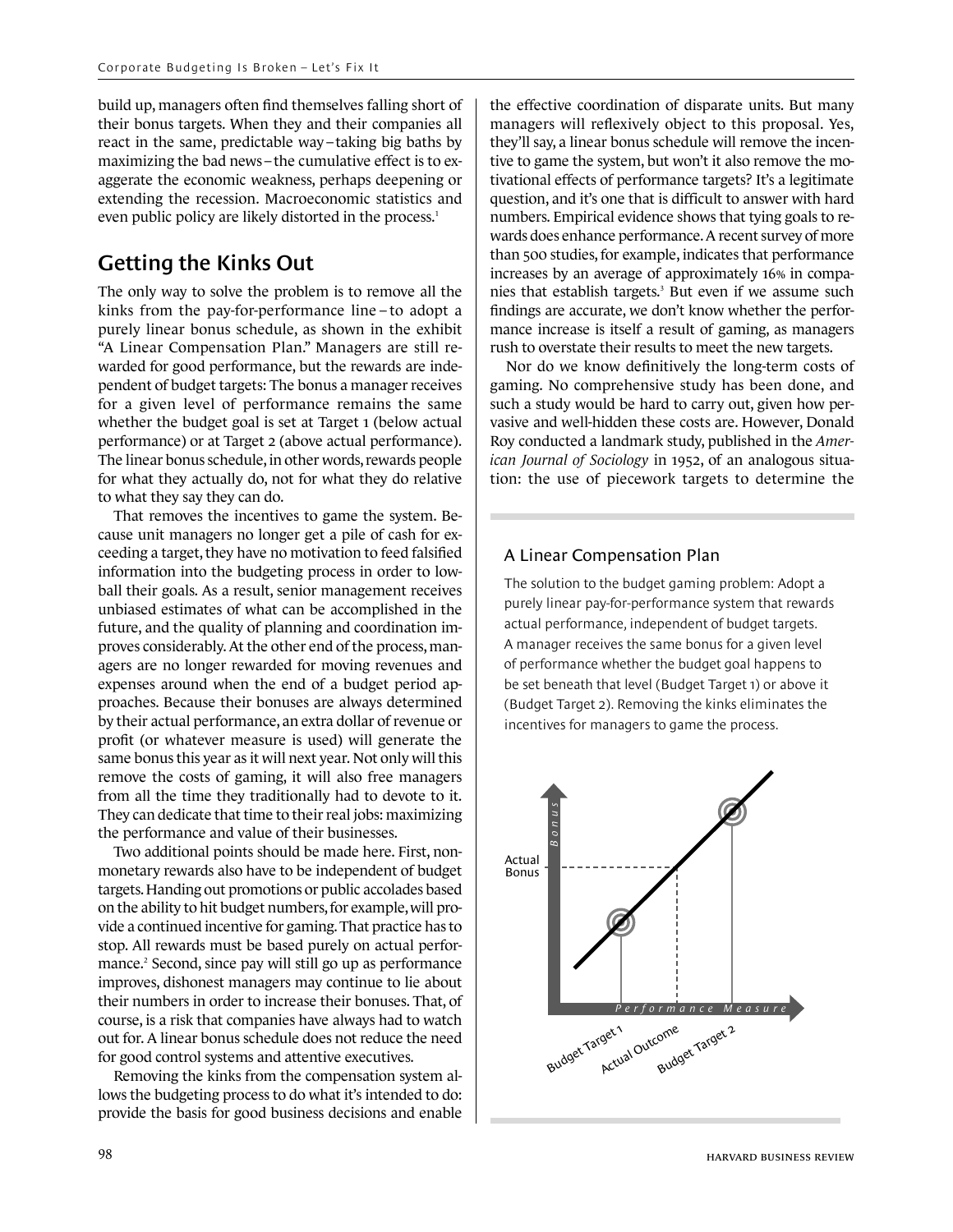bonuses of factory workers. Based on his findings, Roy estimated that productivity in the factory he studied would increase by 33% to 150% if the targets were discontinued. Based on that research, as well as my own observations of the widespread, destructive effects of gaming, I conclude that the costs of budget-based bonuses far outweigh the benefits in most, if not all, situations.

Finally, it's important to note that setting extremely aggressive stretch goals, as is so common in business today, can itself have damaging repercussions. By establishing the expectation that managers will constantly push to exceed reasonable growth and profitability targets, senior executives can end up creating a dysfunctional organizational culture in which all the problems I've described are amplified. That's what happened recently at one prominent multinational corporation. A new CEO came in, and he suspected that unit heads were routinely lowballing their budget targets and then delivering mediocre results. He quickly reorganized the company to establish clearer accountability down the line, and then he launched an intensive campaign to get everyone to set stretch goals for the coming year, with their bonuses hanging in the balance. The effort blew up in the CEO's face.

The budget-setting process became a year-long exercise in internecine warfare. Knowing that their bonuses hinged on their ability to hit the new targets, line managers battled over the way the overall corporate stretch goals for revenues and profits should be allocated among the business units. Each, of course, tried to reduce his or her unit's target. Every time revised goals were circulated, new arguments broke out. And when the targets were eventually finalized, things got even worse. Within months, most unit heads realized they wouldn't be able to reach their stretch goals, and they let the year fall into the tank in a way that is consistent with pushing revenues and profits out to the future. They were clearly hoping that by taking a bath this year they would be given lower targets next year. Needless to say, the CEO's tenure was short.

# **Making the Switch**

It's not going to be easy for companies to adopt a linear compensation system. Target-based bonuses are deeply ingrained in the minds of managers and in the managerial codes of most organizations. Getting managers to give them up will be tough, and getting them to give up promotions or reputational rewards for "beating budget"will be even tougher. Most difficult of all, though, will be getting them to break free of the cynicism that surrounds the



entire budgeting and bonus-paying system. But the benefits are so great – in terms of a company's long-run economic and organizational health – that the journey will be well worth the time and effort. And there are some guidelines that can help the transition proceed more smoothly.

**Get the details right.** The design of compensation programs lies outside the scope of this article. But it is important to emphasize that the success of a linear bonus program, like that of any pay system, hinges on its details. There are three key considerations: the performance measures used, the positioning and slope of the bonus line, and the establishment of minimum and maximum compensation levels.

In establishing performance measures, executives run the risk of distorting managerial decisions, even under a linear bonus system. One example is the use of multiple measures of performance. This practice can motivate managers to think more broadly and carefully about the operating and economic drivers of business success. But it also adds complexity to the system in a way that can impede decision making. Suppose, for example, a manager is told to increase both profits and market share in the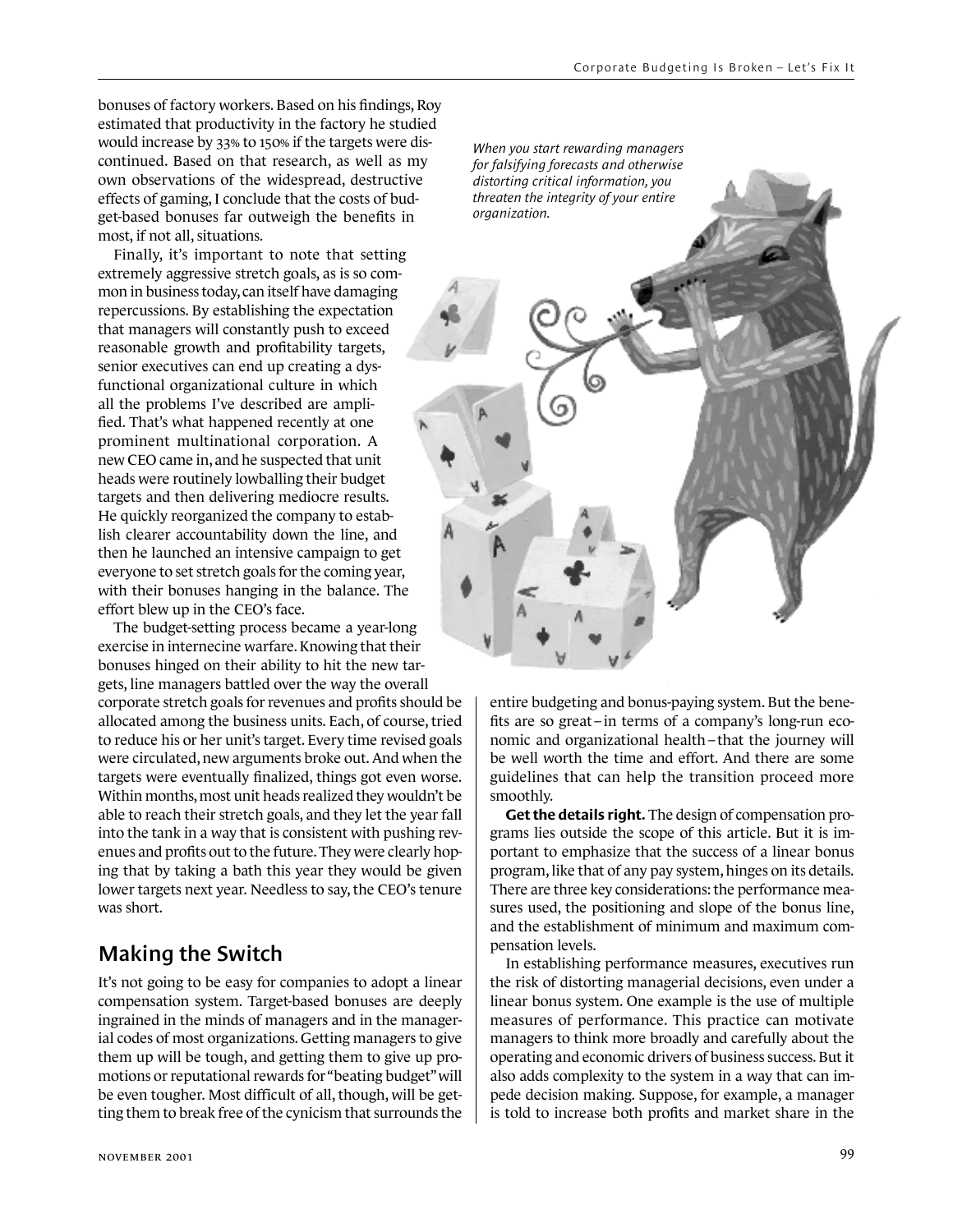coming year. If, after some point, market share can be increased only by cutting prices, and thus profits, the manager no longer has a basis for making reasoned decisions. The conflicting goals eliminate his ability to act purposefully. When using multiple performance measures for individual managers, companies should be careful to establish a single, clearly defined measure of overall business success, such as economic value added. That will give managers a basis for making trade-offs among performance measures when they come into conflict.<sup>4</sup>

A second example is the use of ratios as performance measures. Here I can be blunt: Don't do it. Using ratios, such as sales margin or return on assets, inevitably produces gaming. That's because managers can increase the measure in two ways: by increasing the numerator or decreasing the denominator. If, for example, a company tracks performance according to margin as a percentage of sales, managers can increase their pay by simply cutting back sales (selling only the highest margin products) instead of working to increase the margins on all products. The result: Total dollars of profit fall, and company value erodes.

The positioning and slope of the bonus line work in tandem to determine the amount of money a manager receives for a given level of performance. Moving the line to the right on the performance scale, for instance, makes it harder to get an additional dollar of bonus, while providing a steeper slope makes it easier to get that dollar. In setting the line, executives have a tendency to focus on the short term. In particular, they often position the line based on the prior year's performance. That reduces the risk that managers will be overcompensated for overly conservative projections of performance (a high bonus in one year makes it harder to get a high bonus the next year), but it also reduces incentives for increasing performance. Because managers know that an increase in performance this year will result in higher targets for succeeding years, the motivation to make the extra effort is dampened – unless the current year's bonus is extraordinarily large. A better way is to look further into the future, setting bonus lines for a number of years out based on longer-term projections for growth and profitability. This is harder to do, but it reduces the potential for manipulation.

In general, it is extremely important that companies model the economic impacts of different positionings and slopes for their bonus lines. As in any compensation system, the right balance must be struck between the rewards delivered to employees for incentive purposes and the capital retained for reinvestment or for distribution to investors or other owners.

Finally, there's the issue of limits on compensation. Ideally, you wouldn't have any – all pay would be directly related to actual performance. But there are strong pressures to limit both the upside and the downside for employees and managers. Most companies have to pay

salaries in order to attract and retain employees (thus defining the lower bound of compensation), and most feel compelled to set some upper limit to bonuses. What's important is to try to set the upper and lower limits outside the range of likely outcomes to minimize their potential for setting off gaming. In many cases, this will require companies to raise bonus caps well above traditional levels, which is sure to create organizational discomfort. For example, a manager will inevitably end up paying certain high-performing subordinates more than he himself makes. Also, some managers may complain that certain people are being paid inordinately large amounts just because they happened to get lucky. (Of course, luck is extremely hard to distinguish from talent, and much of the griping will simply be a sign of jealousy.) Managing such conflicts – by clearly articulating the philosophy underlying the pay plan, for example – is one of the difficult but necessary challenges in moving to a more rational compensation scheme.

# The Impact of a Curvilinear Compensation Plan

Curvilinear pay-for-performance plans are no cure for gaming. They encourage managers to increase the variability of year-to-year performance measures. In this example, a manager makes more by achieving 80% of a budget target one year and 120% the next than by hitting the target both years. Under the linear plan, by contrast, the manager would earn the same in both scenarios.

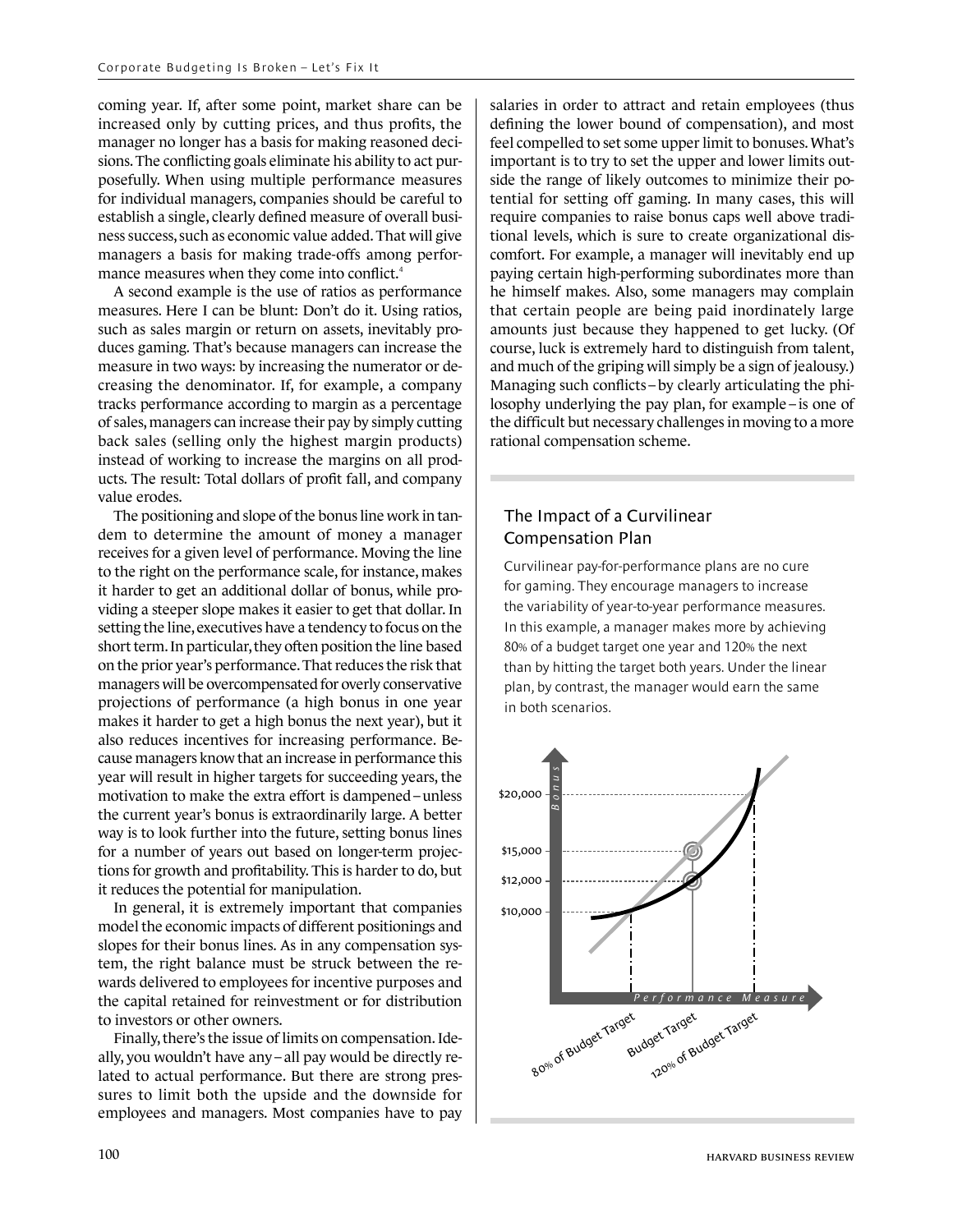**Don't backtrack.** Even after managers become intellectually convinced that a linear bonus schedule is desirable, they may still argue for a compromise plan that again allows budget targets to influence compensation. In a number of companies I have worked with, executives have, for instance, proposed replacing the new linear schedule with a curvilinear one. By making the pay-forperformance line curve upward more steeply after the budget goal is reached (and less steeply before it is reached), bonuses begin to increase more rapidly for every incremental improvement in performance beyond the target. That may appear to fulfill the psychological need of many managers to "get something more" after surpassing a goal, without putting any obvious kinks back into the system. But in fact, curvilinear schedules reintroduce a strong incentive for gaming.

To see why, look at the exhibit "The Impact of a Curvilinear Compensation Plan." In the example portrayed here, a manager whose profit performance in two succeeding years exactly matched the budget goal would receive a bonus of \$12,000 in each year, for a total of \$24,000. But if she could manipulate that same amount of profit so that she hit 80% of the goal in one year and 120% in the next, she would receive \$10,000 in one year and \$20,000 in the other, for a total of \$30,000. The curvilinear plan, in other words, has given her a strong monetary incentive to start fudging the numbers again, and, in this case, she would be rewarded for increasing the variability of performance. What's more, she would be willing to do this even if it lowered overall performance within some range. In contrast, under a truly linear scheme, the manager would receive the same total (\$30,000) in both scenarios.

Last January, Chrysler Motors introduced a new dealerincentive plan that was based on a curvilinear pay-forperformance scale. The plan paid dealers a monthly bonus ranging from zero (for those who achieved less than 75% of their sales targets) to \$500 per car sold (for those who achieved more than 110% of the target). When car sales began to slow in April, many Chrysler dealers realized that they were unlikely to exceed the targets for the month and therefore they reduced inventories, shifting sales of cars from April to May, when they could be much more certain to earn the \$500 per car bonus. In the end, Chrysler's CEO had to announce that company sales fell 18% in April as a result of its dealer bonus program, while overall industry sales were down only 10%.

**Lead from the top.** Given the complexity of designing a new pay system, as well as the controversy it inevitably sets off, CEOs will feel a natural desire to hand off responsibility for the effort to the human resources department. That would be a mistake, probably a fatal one. HR has neither the standing nor the influence to make a fundamental business change that will have a profound impact on the decisions of line managers. And that's exactly the kind of change that I'm talking about: All members in the organization will have to shift their thinking about the role and use of both budgets and incentives. Performance measures will have to be changed, and bonus levels will have to be recalculated. Since these issues are as sensitive as any within a company, strong leadership is essential. Only the CEO has the credibility to make the business case for the changes and to rally the troops behind them.

The CEO should recognize that the new plan will meet with intense resistance, even at the highest reaches of the organization. Some of the strongest objections, I have found, tend to come from CFOs and their teams. Finance executives naturally fear that reducing the importance of budget targets in motivating line managers will make it more difficult to control results and avoid surprises. It will be the CEO's responsibility to make sure the CFO, not to mention Wall Street analysts, understands that the new approach will improve the quality of both the information provided and the incentives paid to managers. And better information and better incentives will lead to better results. Yes, there may be greater uncertainty in quarter-to-quarter results – as there will no longer be any motivation to set artificially low targets and then do everything possible to meet them – but the longrun profits will be superior.

Finally, every line manager will have to understand the new system and the theory behind it and be prepared to explain it and defend it against opposition and opportunism from the ranks. There are no shortcuts through the education process. Organizations don't change overnight, particularly when the very frame through which we see the business is involved. Remember, it has taken many years to weave lying and deceit into the fabric of our businesses; cleansing the fabric will take time A as well.

2. To read more on how goals can distort behavior, even in the absence of ties to tangible rewards, see M. Schweitzer, L. Ordonez, and B. Douma,"The Dark Side of Goal Setting: The Role of Goals in Motivating Unethical Behavior," working paper (Wharton School, University of Pennsylvania, 2001).

3. See Edwin A. Locke, "Motivation by Goal Setting," in *Handbook of Organizational Behavior,* ed. Robert T. Golembiewski (Marcel Dekker, 2001). Also see Edwin A. Locke and Gary P. Latham, *A Theory of Goal Setting and Task Performance* (Prentice Hall, 1990).

4. See Michael C. Jensen, "Value Maximization, Stakeholder Theory, and the Corporate Objective Function," *Business Ethics Quarterly,* January 2001. Available on-line at http://ssrn.com/paper=220671.

The author thanks Joseph Fuller, Michael Gibbs, Jennifer Lacks-Kaplan, and Edwin Locke for their contributions to this article.

Product no. 813x To place an order, call 1-800-988-0886. To further explore the topic of this article, go to [www.hbr.org/explore.](http://www.hbr.org/explore)

<sup>1.</sup> See M. C. Jensen,"Paying People to Lie: The Truth About the Budgeting Process," working paper (Harvard Business School, April 2001). Available on-line at http://ssrn.com/paper=267651.